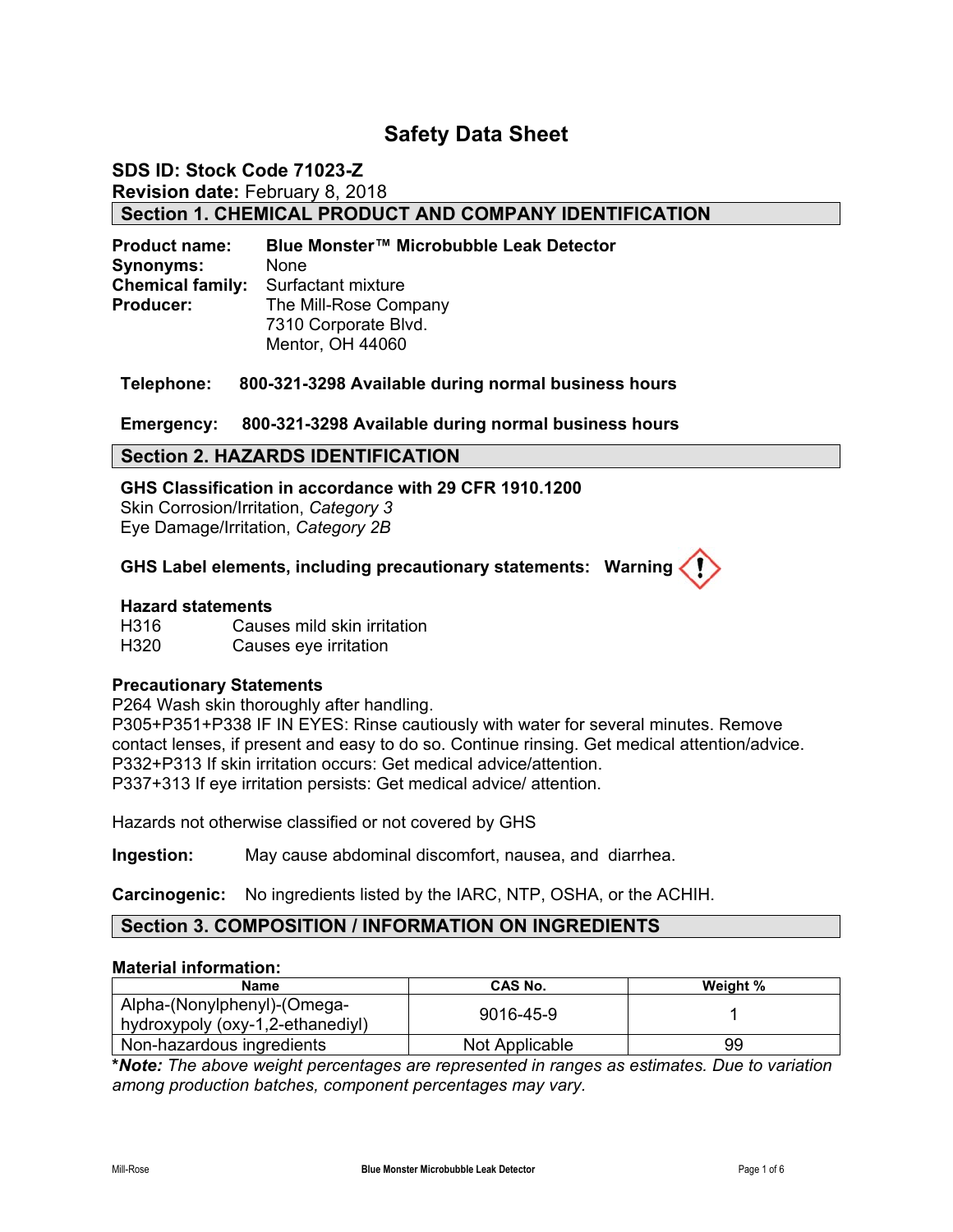# **Section 4. FIRST AID MEASURES**

**General Advice:** Consult a physician. Show this safety data sheet to the doctor in attendance. Move out of the dangerous area.

- **Inhalation:** Move exposed persons to fresh air. If the person is not breathing or breathing is irregular, provide artificial respiration or oxygen by trained personnel. Consult a physician.
- **Skin contact:** Wash affected skin with soap and water. Get medical attention if symptoms occur. Wash contaminated clothing before reuse.
- **Ingestion:** Do not induce vomiting, unless instructed to do so by a physician or poison control center. Never give anything by mouth to an unconscious person. If conscious and alert, rinse the mouth with water. Consult a physician.
- **Eye contact:** Check for and remove any contact lenses, if easy to do so. If eye irritation persists, consult physician after flushing eyes with tepid water for 15 minutes.

#### **Section 5. FIREFIGHTING MEASURES**

| <b>Suitable</b><br>extinguishing<br>media: | Use extinguishing measures that are suitable to local circumstances<br>and the surrounding fire and environment.                                                       |
|--------------------------------------------|------------------------------------------------------------------------------------------------------------------------------------------------------------------------|
| <b>Specific hazards:</b>                   | Combustion products may include carbon oxides.                                                                                                                         |
| <b>Advice for</b><br><b>Firefighters:</b>  | Full protective equipment including self-contained breathing<br>apparatus should be used. Do not allow run-off from fire-fighting to<br>enter drains or water courses. |

|                                 |     |                                  | FIKE                  |                           |
|---------------------------------|-----|----------------------------------|-----------------------|---------------------------|
|                                 |     | <b>NFPA rating: HMIS rating:</b> | R                     | <b>Slightly Hazardous</b> |
| Health:<br><b>Flammability:</b> |     |                                  | н<br>A<br>E<br>C<br>А | <b>Will not burn</b>      |
| Instability/reactivity: 0       |     | L<br>m.<br>н                     | <b>Stable</b>         |                           |
| Other:                          | N/A | A (PPE)                          |                       | N/A                       |
|                                 |     |                                  | <b>SPECIAL</b>        |                           |

FIRE

#### **Section 6. ACCIDENTAL RELEASE MEASURES Personal Precautions: Large Spill:**  Immediately contact emergency personnel. Evacuate any potentially affected area and isolate personnel from entry. Personnel must have appropriate training, per Occupational Safety and Health Administration (OSHA) 29 CFR 1910.120. Do not touch damaged containers or spilled material unless wearing appropriate protective equipment (Section 8). **Methods for Containment and Clean up**  Shut off source if possible and if safe. Prevent entry into waterways and sewers. Advise applicable authorities if material has entered sewers or water courses.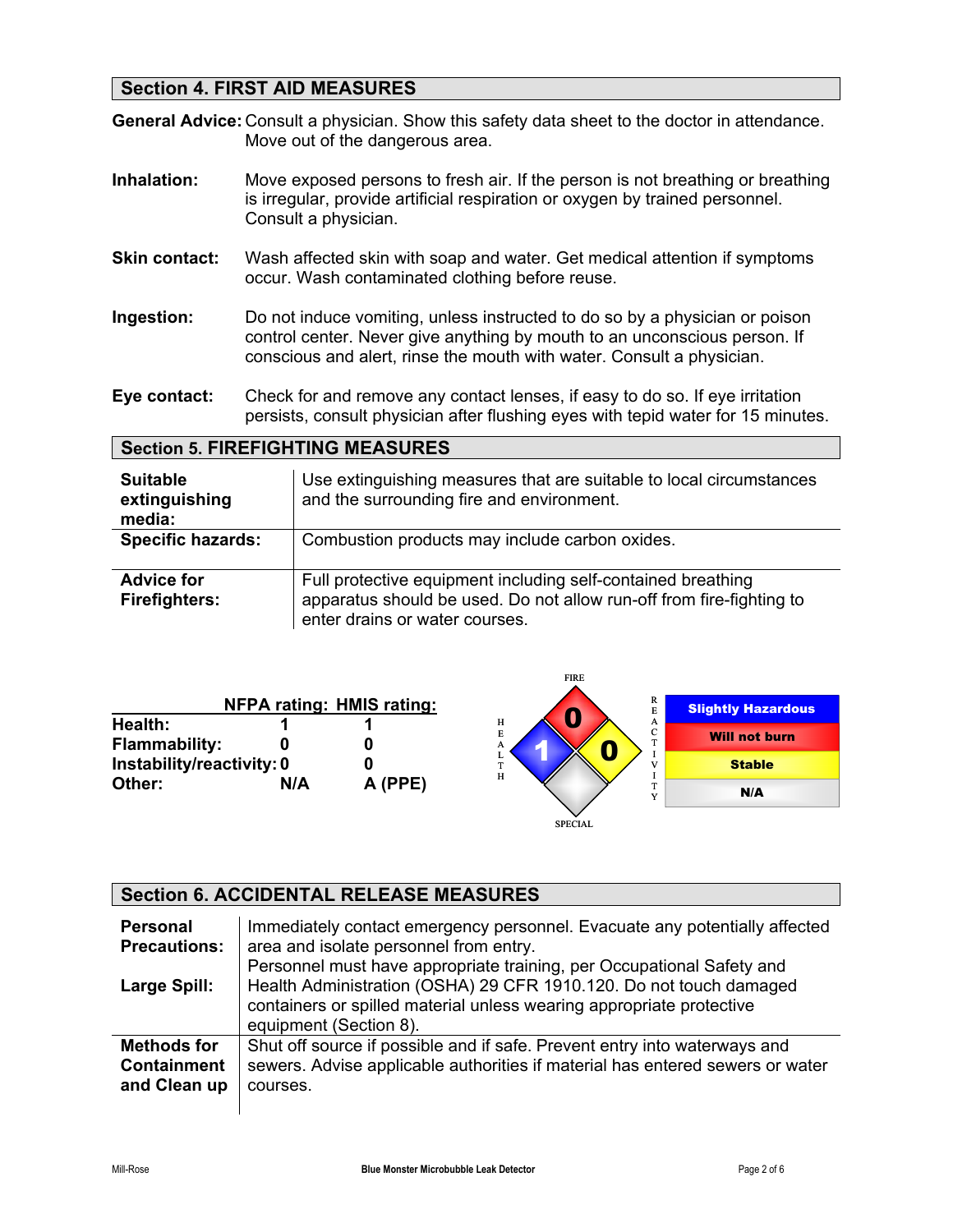# **Section 7. HANDLING AND STORAGE**

| Handling: | Avoid breathing vapors. Avoid contact with eyes, skin, or clothing. Wash<br>thoroughly with soap and water after handling.                 |
|-----------|--------------------------------------------------------------------------------------------------------------------------------------------|
| Storage:  | Keep all containers tightly closed when not in use. Do not store with<br>incompatible materials. See Section 10, Stability and Reactivity. |

# **Section 8. EXPOSURE CONTROLS / PERSONAL PROTECTION**

#### **Occupational Exposure Limits:**

| Name                                                                | CAS No.   | <b>ACGIH® TLV®</b><br><b>Exposure Limits:</b> | Federal<br><b>OSHA PELS</b> | OSHA PELs 1989 <sup>C</sup> |
|---------------------------------------------------------------------|-----------|-----------------------------------------------|-----------------------------|-----------------------------|
| Alpha-(Nonylphenyl)-<br>(Omega-hydroxypoly (oxy-<br>1,2-ethanediyl) | 9016-45-9 | None                                          | <b>None</b>                 | <b>None</b>                 |

All exposure limits listed are 8-hour time weighted average (TWA) — except where noted otherwise.

**<sup>A</sup>**Time Weighted Average (TWA) is an average exposure over the course of an 8-hour work shift. B A Short Term Exposure Limit TWA over the course of 15 minutes.

PEL — Permissible Exposure Limit is the maximum 8-hour TWA concentration of a chemical that a worker may be exposed to under Occupational Safety and Health Administration (OSHA) regulations. <sup>C</sup> Federal OSHA 1989 PELs were vacated but are in use and enforced by many state OSHA plans.

#### **Engineering measures:** Handle in accordance with good industrial hygiene and safety practices. Wash hands before breaks and at the end of the workday.

### **PERSONAL PROTECTIVE EQUIPMENT**

| <b>Respiratory protection:</b> | For nuisance exposures, use type N95 (US) or type 1 (Europe<br>Union EN 143) particle/mist respirator. For higher level protection,<br>use type OV/AG/P99 (US) respirator cartridges. Use respirators<br>and components approved by NIOSH. |
|--------------------------------|--------------------------------------------------------------------------------------------------------------------------------------------------------------------------------------------------------------------------------------------|
| Skin and body protection:      | Wear impervious clothing and gloves to prevent contact. Use the<br>manufacturer's degradation and permeation data for protective<br>material selection.                                                                                    |
| Eye protection:                | Wear safety spectacles with unperforated sideshields.                                                                                                                                                                                      |
| <b>Hygiene measures:</b>       | Avoid repeated or prolonged skin exposure. Wash hands before<br>eating, drinking, smoking, or using toilet facilities. Promptly<br>remove contaminated clothing and launder before reuse.                                                  |
| <b>Other precautions:</b>      | Do not let the product enter drains.                                                                                                                                                                                                       |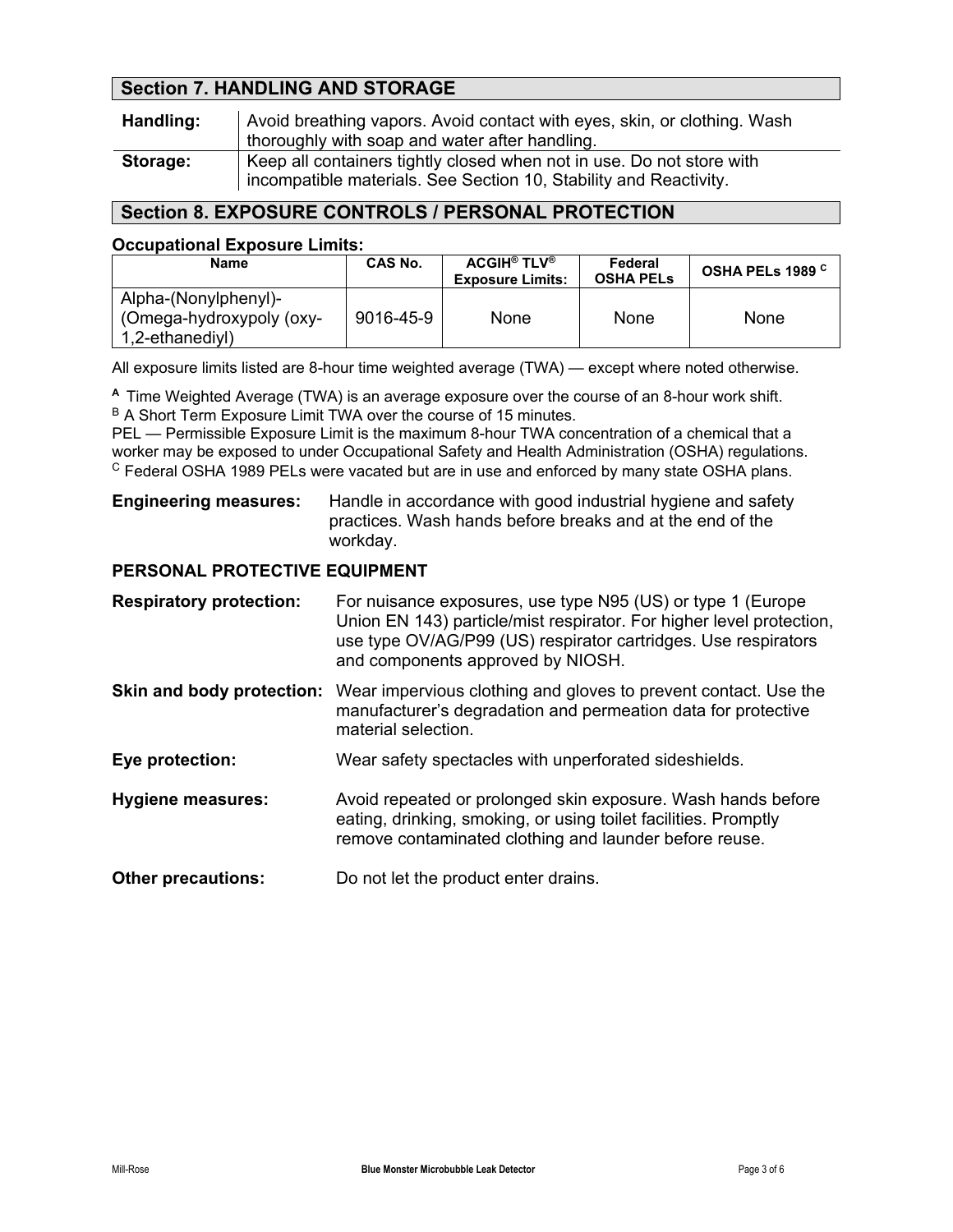# **Section 9. PHYSICAL AND CHEMICAL PROPERTIES**

| <b>Appearance:</b>                   | <b>Blue Liquid</b>        |
|--------------------------------------|---------------------------|
| Physical state (solid/liquid/gas):   | Liquid                    |
| Substance type (pure/mixture):       | <b>Mixture</b>            |
| Color:                               | <b>Blue</b>               |
| Odor:                                | None                      |
| <b>Molecular weight:</b>             | Not available             |
| pH:                                  | Not Applicable            |
| Boiling point/range (5-95%):         | 212°F, 100°C              |
| <b>Melting point/range:</b>          | 32°F, 0°C                 |
| <b>Decomposition temperature:</b>    | Not Available             |
| Specific gravity:                    | 1.01                      |
| Vapor density:                       | $(AIR = 1)$ Not available |
| Vapor pressure:                      | Not available             |
| Evaporation rate (Butyl acetate= 1): | Not available             |
| Flash point, method used:            | Not flammable             |
| <b>Water solubility:</b>             | 100%                      |
| <b>VOC Content:</b>                  | Not available             |
| Auto-ignition temperature:           | Not applicable            |
| Flammable limits in air - lower (%): | Not applicable            |
| Flammable limits in air - upper (%): | Not applicable            |

#### **Section 10. STABILITY AND REACTIVITY**

**Reactivity:** No data available **Possibly hazardous reactions:** No data available **Conditions to avoid:** No data available **Incompatible Materials:** Strong oxidizing agents.<br>**Hazardous decomposition products:** By fire, see Section 5. O

**Stability:** Stable under recommended storage conditions By fire, see Section 5. Other decomposition products: No data available

**Polymerization:** Will not occur.

### **Section 11. TOXICOLOGICAL INFORMATION**

**Acute toxicity:** Skin and eye irritation.

#### **Product information:**

| <b>Name</b>           | CAS No.   | Inhalation:       | Dermal:           | Oral:             |
|-----------------------|-----------|-------------------|-------------------|-------------------|
| Alpha-(Nonylphenyl)-  |           |                   |                   |                   |
| (Omega-hydroxypoly)   | 9016-45-9 | No data available | No data available | No data available |
| $(0xy-1,2-ethanediy)$ |           |                   |                   |                   |

 $LC_{50}$  — The concentration of the chemical in air that kills 50% of the test animals in a given time (usually four hours).

**Chronic toxicity:** No component of this product, present at levels greater than or equal to 1% is identified as a probable, possible, or confirmed human carcinogen by the IARC, NTP, OSHA, and ACGIH.

**Sensitization:** Not known to cause sensitization in humans.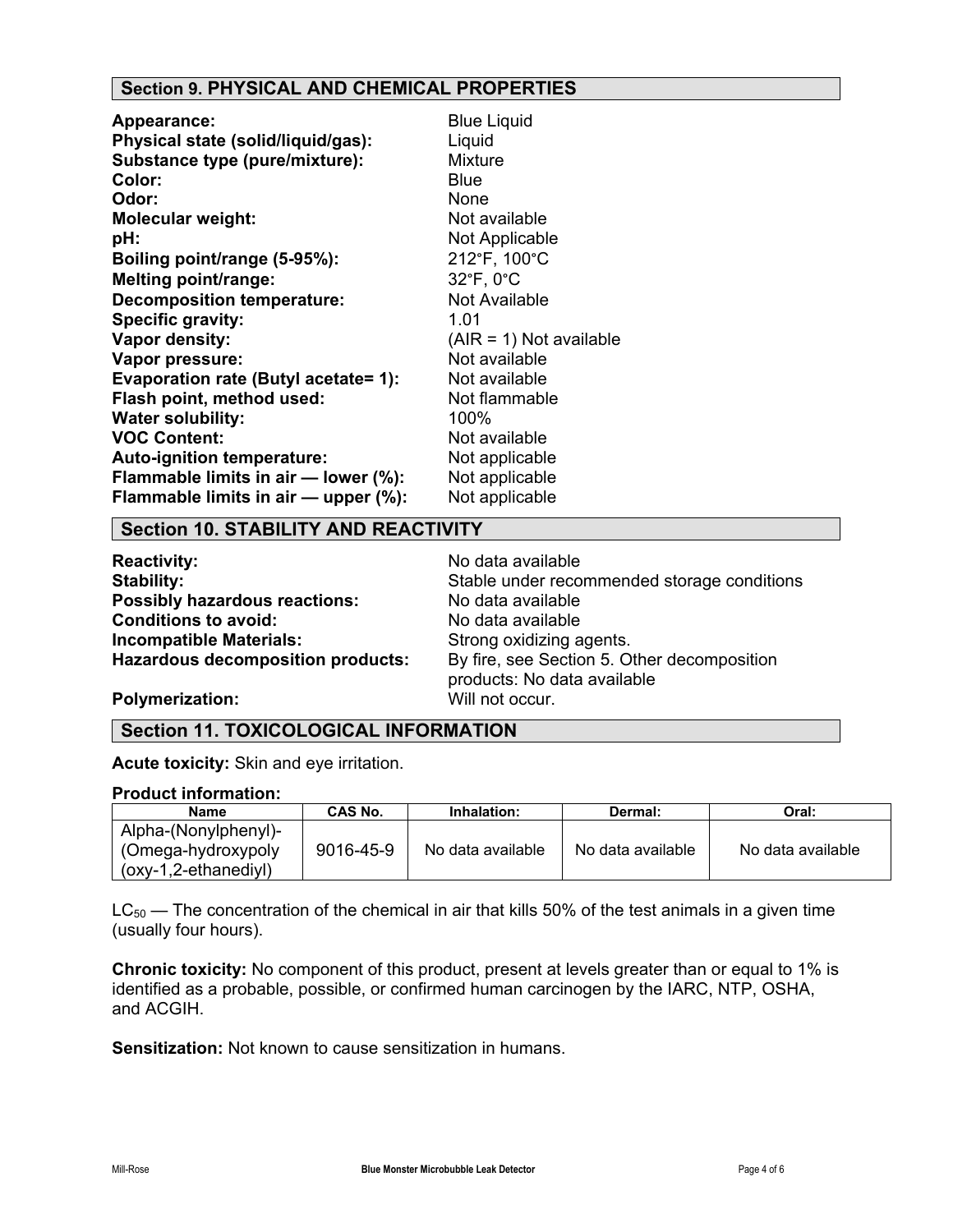### **Section 12. ECOLOGICAL INFORMATION**

**Ecotoxicity effects:** No data available.

**Persistence** No data available.

**Degradability:** No data available.

### **Section 13. DISPOSAL CONSIDERATIONS**

**Cleanup Considerations:**  This product is not a hazardous waste as defined under RCRA 40 CFR 261. The material destined for disposal must be characterized properly and may differ from the product described in this SDS if mixed with other wastes.

### **Section 14. TRANSPORT INFORMATION**

#### **Please refer to DOT regulation 49 CFR 172.101:**

 **Transport information:** This material is not regulated under DOT when transported via U.S. commerce routes: and IATA, and IMO via international routes **Hazardous Materials Description:** (DOT and IATA):

| <b>UN/identification no.:</b>   | Not Applicable |
|---------------------------------|----------------|
| Proper shipping name:           | Not Applicable |
| <b>Hazard class:</b>            | Not Applicable |
| Packing group:                  | Not Applicable |
| DOT reportable quantity (lbs.): | Not Applicable |

#### **Section 15. REGULATORY INFORMATION**

#### **U.S. federal regulatory information:**

#### **U.S. RCRA (40 CFR 261)**

This product is not a hazardous waste as defined under RCRA 40 CFR 261.

# **State and community right-to-know regulations:**

### *The following component(s) of this material are identified on the regulatory lists below:*

#### **U.S. TSCA Chemical inventory Section 8(b)**

**OSHA —** This product is determined to be hazardous as defined in the OSHA Hazard Communications Standard (29 CFR 1910.1200)

**CERCLA** Sections 102a/103 (40 FR 302.4): No ingredients are listed. Some Components of this product are listed in the following sections of **SARA**: SARA Title III Section 302 — N/A SARA Title III Section 304 — N/A SARA Title III Section 313 — This product does not contain any chemical components with known CAS numbers that exceed the threshold (De Minimis) reporting levels.

SARA Title III Sections 311/312 Hazardous Categories (40 CFR 370.21)

| Acute health hazard:   | Yes |
|------------------------|-----|
| Chronic health hazard: | No  |
| Fire hazard:           | N٥  |
| Reactive Hazard:       | No  |
| Pressure Hazard:       | N٥  |
|                        |     |